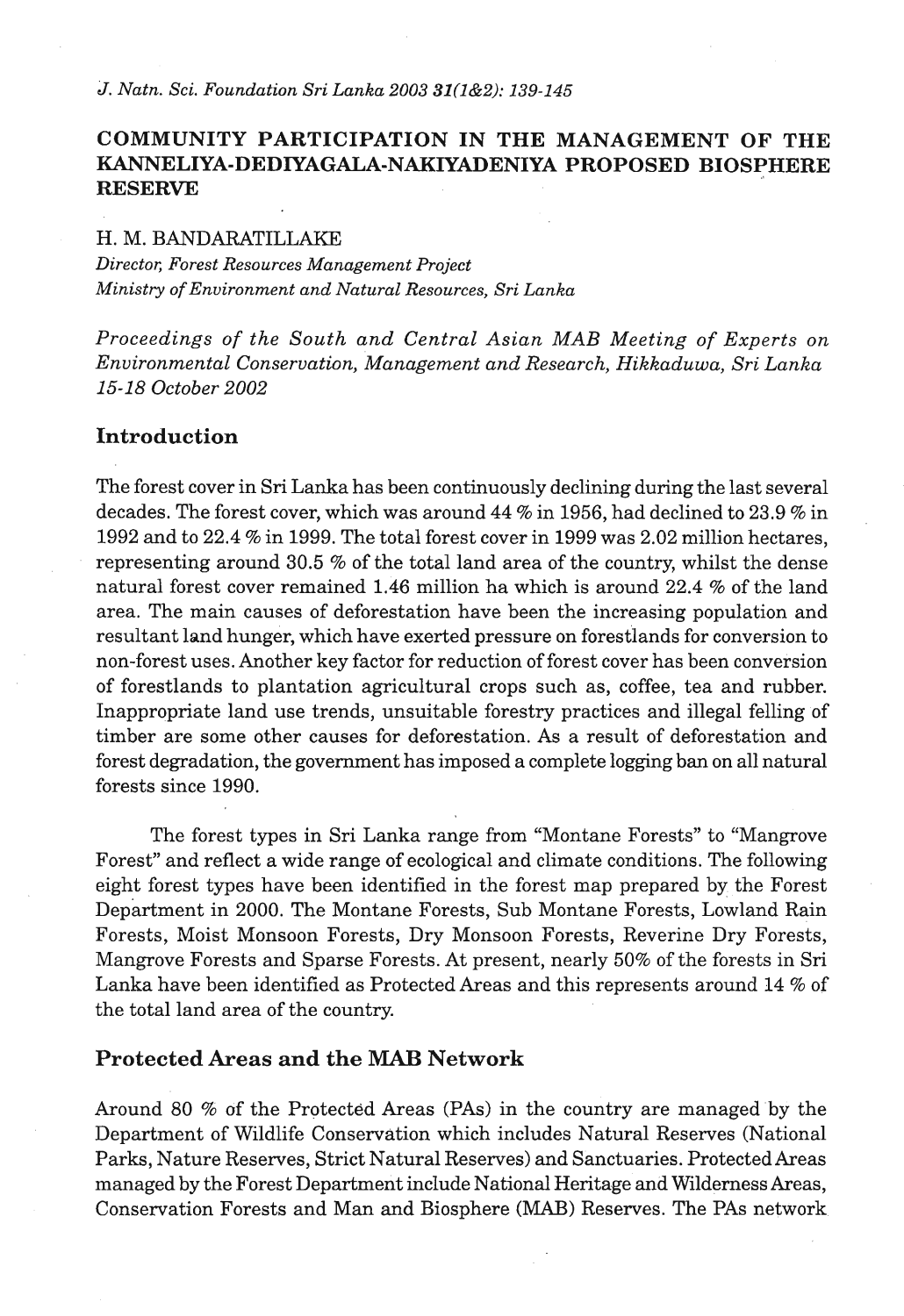under the Forest Department (FD) consists of different types of forest and mangrove ecosystems. All the natural forests above 1,500m elevation have been classified as **PAS.** The natural vegetation types included in the PAnetwork under the FD consist of Montane Forests, Su6 Montane Forests, Lowland Rain Forests, Moist Monsoon Forests and Mangroves. Alimited extent of Dry Monsoon Forests has been included in the **MAB** network. The **MAB** network under the Forest Department includes **MAB** reserves ranging in size from 10 to 5,000ha.

# **National Policy on Conservation and Community Participation:**

The current National Forest Policy was formulated and approved by the Government in 1995. This policy acknowledges the fact that natural forests are heavily depleted, and expresses concern for safeguarding the remaining natural forests for posterity in order to conserve biodiversity, soil and water resources. It emphasizes the importance of retaining the present natural forest cover and increasing the overall tree cover in the country. **A** large part of the natural forests are to be completely protected exclusively for conservation objectives. Multiple use forestry is to be promoted. The policy emphasizes the need for development of partnerships with local communities for the protection and management of forest resources.

# **The Kanneliya** - **Dediyagala** - **Nakiyadeniya Forest Complex** :

The Kanneliya - Dediyagala - Nakiyadeniya (KDN) Forest Complex is located in the southwestern part of Sri Lanka about 35km northeast of Galle. The total area of forests in the KDN complex is 10,139ha. The Kanneliya Forest Reserve is the largest of the three conjoined forests, which is about 5,306ha in extent. The entire area of the Kanneliya Forest Reserve has been identified as a **MAB** reserve. Extents of forests in the KDN complex are shown in Table 1.

| Forest          | Dense<br>Forest (ha.) | Sparse<br>Forest (ha.) | Forest<br>Plantations (ha.) | Total (ha.) |
|-----------------|-----------------------|------------------------|-----------------------------|-------------|
| Kanneliya FR    | 5,108                 | 168                    | 29                          | 5,306       |
| Dediyagala FR   | 3,306                 | 198                    | ۰                           | 3,504       |
| Nakiyadeniya FR | 1,300                 | 29                     | -                           | 1,329       |
| TotalKDN        | 9,714                 | 395                    | 29                          | 10,139      |

# **Table 1: Extents of Forest Cover in the HDN forest complex.**

Source : **KDN** Forest Complex - Conservation Management Plan **(1995)** 

The natural vegetation of the KDN complex is Lowland Rain Forests (Wet Evergreen Forest) which is a climax forest formation. The floristic region where the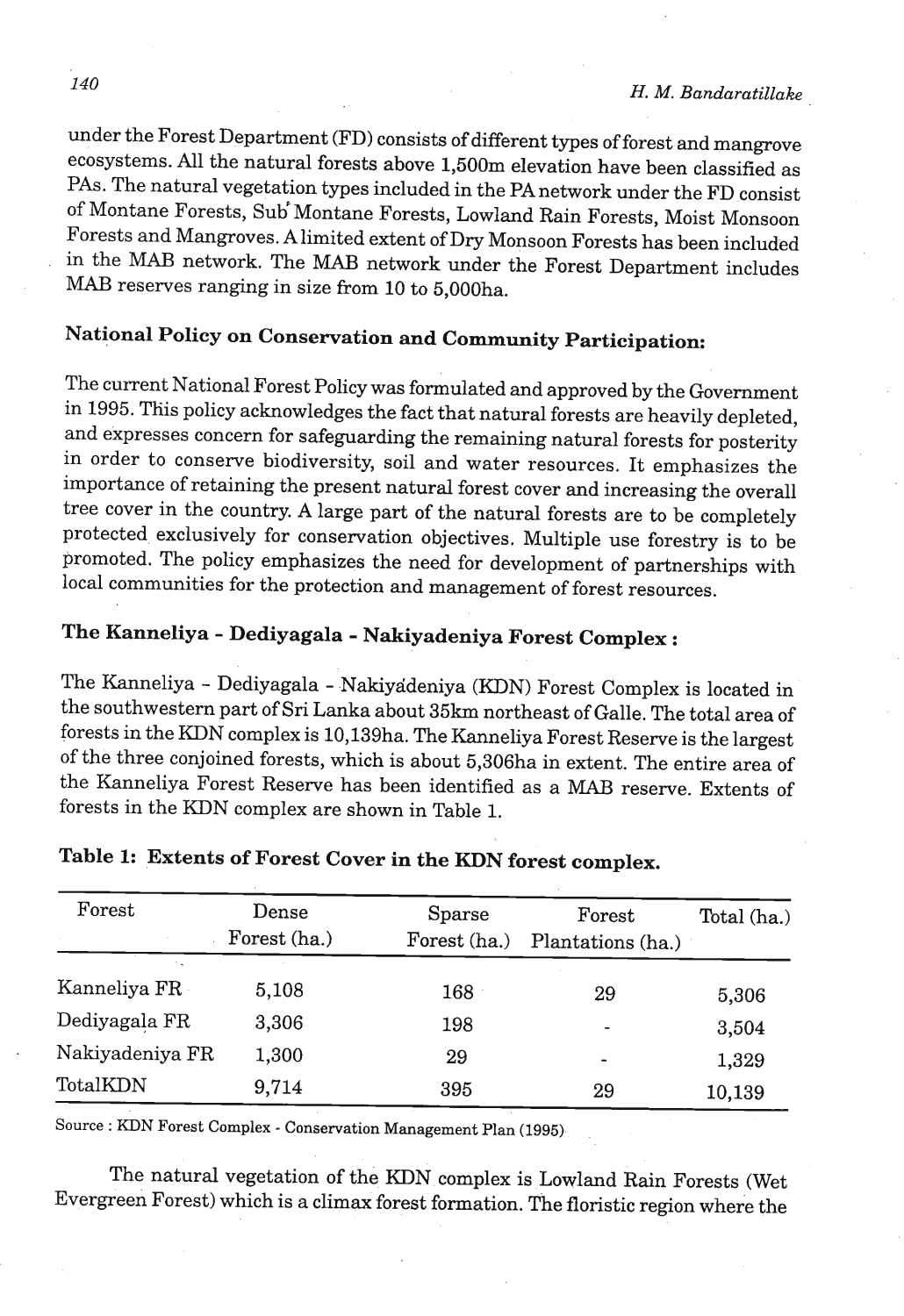#### **Management of Kanneliya-Dediyagala-Nakiyadeniya 141**

KDN complex is located is considered an area of exceptional endemicity, as 17 % of the wet zone lowland endemic flora is confined to this range of forests. This region has been identified as one of the most floristically rich areas in South Asia. The Kanneliya Forest Reserve had been selectively logged for many years for supplying wood to a plywood mill; this logging operation was suspended in 1988. The species richness and diversity of flowering plants are still relatively high in the KDN forests, although much of the resource value has been destroyed by logging. Despite heavy logging, Kanneliya has retained its high biodiversity value, and in terms of biodiversity per unit area it rivals the Sinharaja World Heritage Forest. Biodiversity assessments in KDN recorded 319 woody species of which about 52% are endemic, 22% are classified as endangered, 27% vulnerable, and 45% are in the rare category.<sup>4</sup> Some 220 faunal species with  $41$  (19%) endemics have been recorded from KDN and the adjacent forests.

There are 78 villages surrounding the KDN forests. More than 50 % of the households in most of the villages receive food stamps as they are below the government recognized poverty line. The rural economy of villages around the KDN complex is based primarily on tea and paddy smallholdings. The homesteads are cultivated with crop mixtures. The villagers living around the forest are at least partially dependant on the forest for both timber and Non Timber Forest Products (NTFP). The use of NTFP appears to be more for subsistence and tradition than commercial purposes. Medicinal plants, fuelwood, poles and posts are the most frequently used forest products by the villagers.

## **Participatory Management Planning** :

As stated in the National Forest Policy, the Forest Department has recognized the need for the involvement of local people in forest management, planning and implementation. This policy has already been put into practice in the management of KDN, Sinharaja and Knuckles forests.

The management plan for KDN was formulated in 1995. Conservation of biodiversity including rare and threatened species, conservation of soil and water resources, enhancement of the quality of life for local people and sustainable flow of goods and services from the forests in order to provide economic opportunities for local people, are the main objectives of the management plan. $\sim$ 

#### **Basic Principles in Participatory Management Planning:**

The following are the basic principles which serve as the basis of the management plan.

- Effective recognition of the interdependence of communities and forests.
- Local people to be involved effectively in planning and management.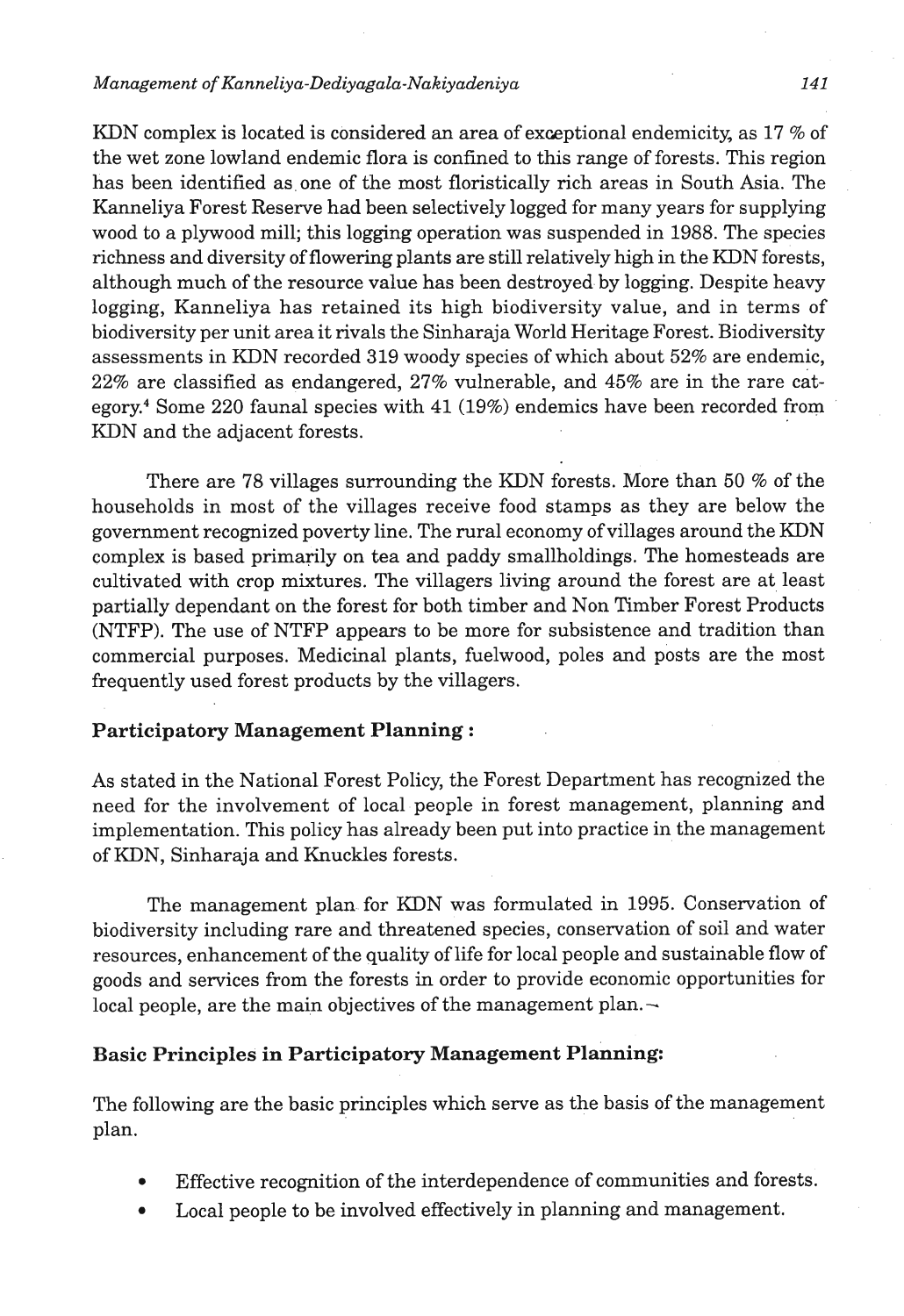- Benefits of forest use to remain priinarily with the local people.
- Negative impacts of use to be minimized.  $\bullet$
- Traditional uses to be accommodated in a manner consistent with objectives.
- Management planning to be linked with local development aspirations.
- Support local NGOs and community organizations.

## **Zoning the Forest** :

The zoning system adopted in the KDN forest complex is resource based, whereby forest resources are classified according to their need for protection, requirements for management interventions, and ability to accommodate community use. Different zones are managed for different objectives. The management zopes in the KDN forests consist of the Protection Zone (PZ), Traditional Use Zone (TUZ), Cultural Zone (CZ) and Buffer Zone (BZ).

The management objectives of different zones are as follows:

| • Protection Zone | - Conservation, research, education and recreation                     |
|-------------------|------------------------------------------------------------------------|
|                   | • Traditional Use Zone - Research, traditional use, rehabilitation and |
|                   | recreation.                                                            |
| • Cultural Zone   | - Preservation of religious and cultural values.                       |
| • Buffer Zone     | - Physical, biological and social buffer, (outside the                 |
|                   | forest boundary)                                                       |

#### **The Management Strategies** :

The key management strategies used to achieve the management objectives are as follows;

- Restore or rehabilitate the natural forest.
- Preserve the remaining areas of primary forest.  $\bullet$
- Involve local people and CBOs effectively in all aspects of management.  $\bullet$
- Use local forest goods and services principally for local benefits.
- Promote non-extractive economic activities based on forest resources.
- Promote traditional use of forest products consistent with objectives.
- Carry out research in order to improve forest management capability.
- Use the forest as an educational resource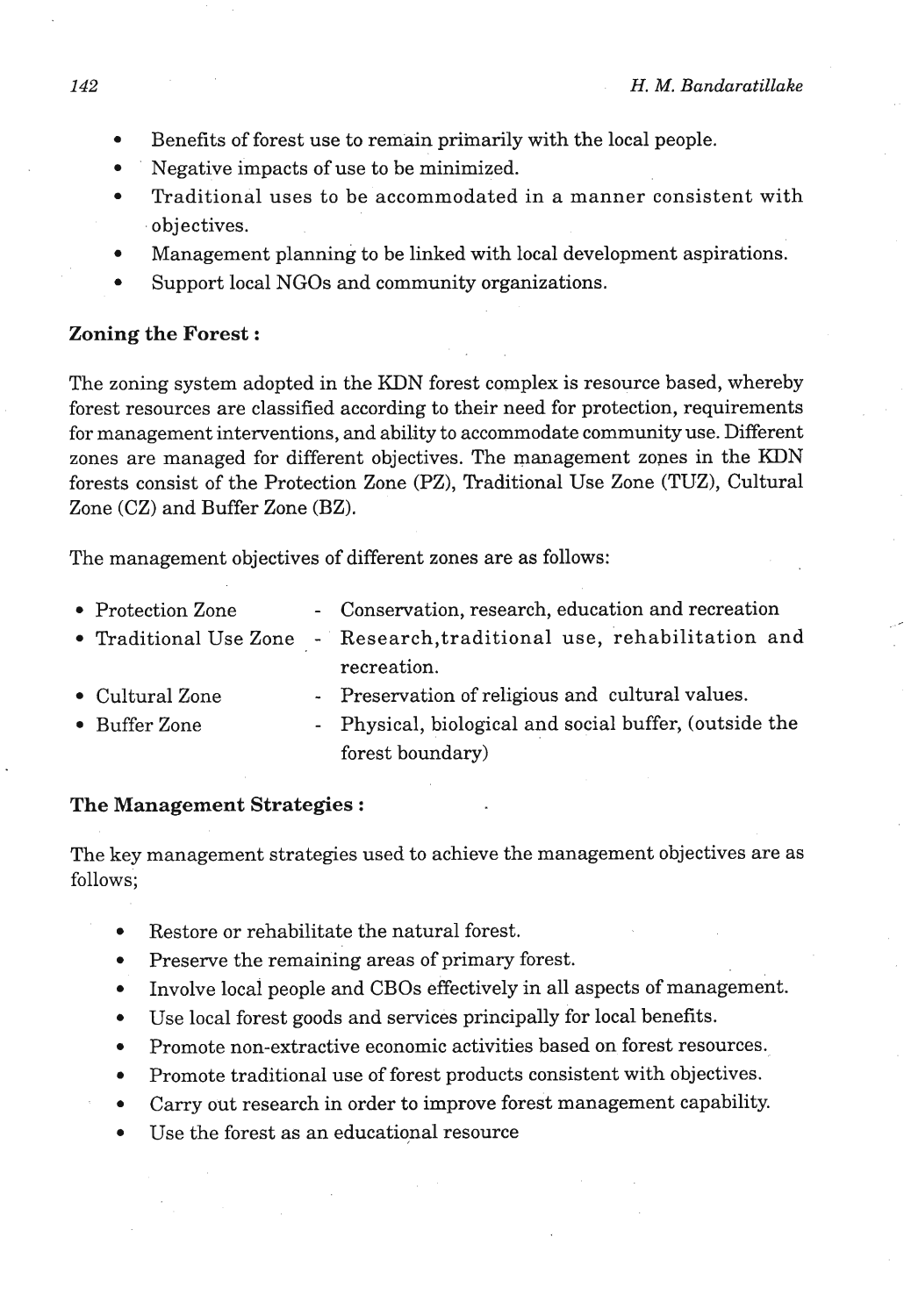## **Key Participatory Management Programmes Implemented in KDN** :

Two participatory forest management projects are being implemented in the KDN forest complex at present.

## **Conservation of Globally Threatened Species in the Rainforests of Southwest Sri Lanka (UNDPIWBIGEF)**

This project, which is being funded by UNDPIWBIGEF, commenced in the year 2000. The project is implemented by the Forest Department with the active participation of the local communities. The project includes two clusters of buffer zone villages and adjacent forests in the south of the Sinharaja World Heritage Site and KDN forest complex, together with two clusters of villages in the buffer zone and the adjacent forests.

## **Project Objectives:**

The main objectives of the project are:

- To conserve the forest ecosystems in Sinharaja and Kanneliya
- To evolve a participatory management system

## **Project Activities:** -

The activities implemented in the KDN in order to achieve the project objectives are as follows;

- Surveying and landmarking the boundary of KDN with community  $(a)$ participation
- Mobilization of communities in the selected villages in the buffer zone to  $(b)$ form CBOs.
- $(c)$ Training members from CBOs in entrepreneurship, vocational skills, and extension services relevant to managing tea smallholdings etc.
- Providing priming funds to CBOs to enable them to initiate capacity building  $(d)$ and enterprise development.
- $(e)$ Training suitable members of CBOs to serve as guides to nature tourists and educational parties etc.
- Opening nature trails to cover interesting sites and providing interpretation  $(f)$ facilities with community involvement.
- Setting up Village Forest Participatory Management Committees.  $(g)$
- $(h)$ FD and CBOs jointly identifying Traditional Use Zones (Pilot areas), agreeing on NTFPs to be collected, promoting enhancement of NTFP resources in the buffer zone.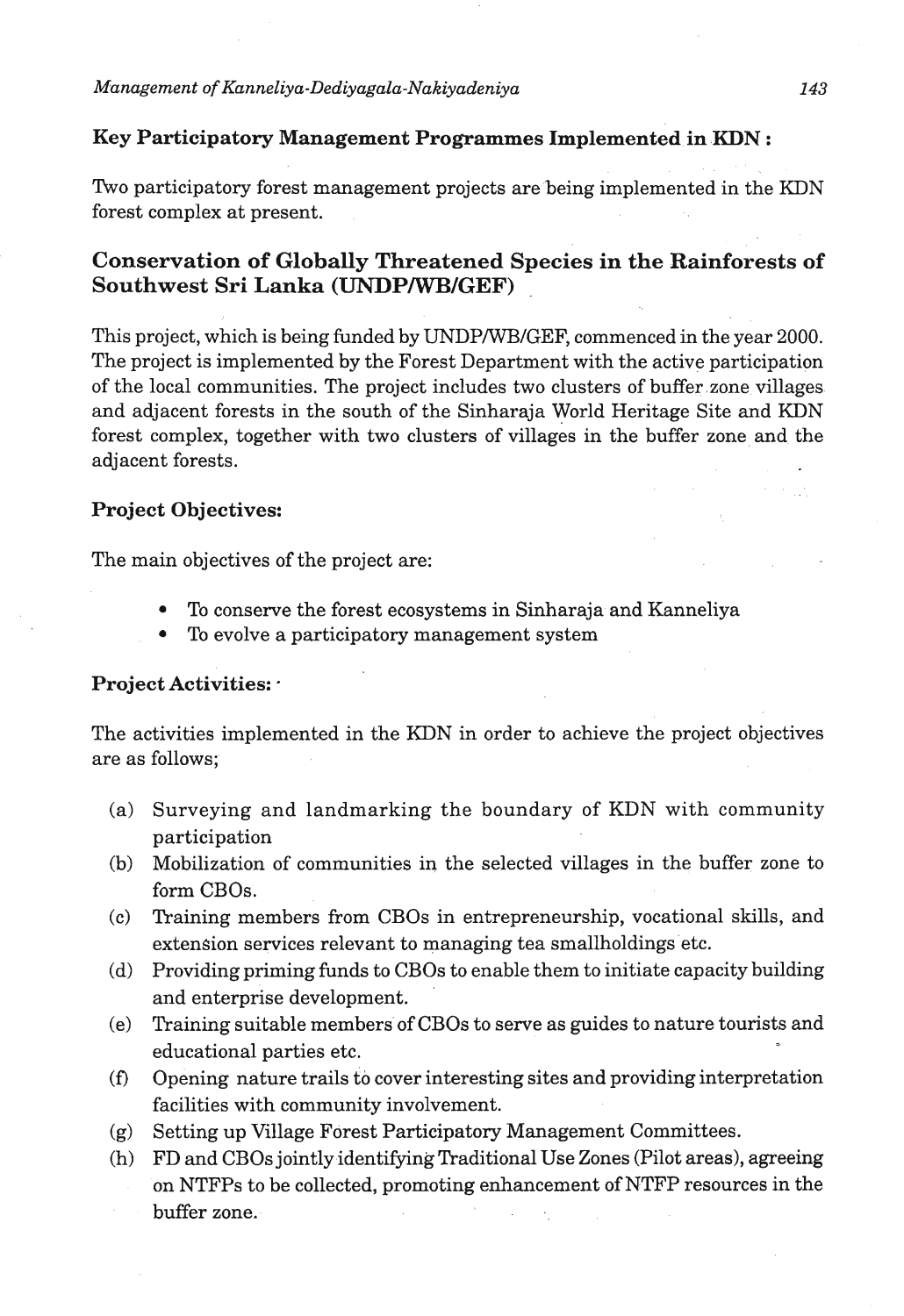(i) Setting up demonstration plots in Traditional Use Zone and Buffer Zone to promote conservation, sustainable use and propagation of NTFPs.

Other activities of the project ihclude, establishment of a project management unit, setting up of a conservation center, training, research, education, extension and public awareness programmes.

### **Conservation and Sustainable use of Medicinal Plants Project**

The Conservation and Sustainable Use of Medicinal Plants Project funded by a grant from the WBIGEF commenced in 1998. The activities of this project in Kanneliya are implemented by the project with community participation and in collaboration with the Forest Department. The project has identified a Medicinal Plant Conservation Area (MPCA) within the Kanneliya FR, and this consists of the western part of Kanneliya FR and seven Grama Niladari Divisions (GND) in the western boundary.

#### **Project Objectives** :

The principle objective of the project is the conservation of globally and nationally important medicinal plants, their habitats, species and genomes, and to promote their sustainable use in Sri Lanka.

## **Project Activities** :

The activities implemented in the buffer zone of the Kanneliya FR which covers seven GN Divisions are;

- Community mobilization linkages have been made with state officials, CBOs, a. NGOs, traditional healers and village communities.
- Establishment of a Conservation Area Management Committee and eight  $<sub>b</sub>$ .</sub> Village Project Management Committees with representatives from CBOs and village communities (one representative from each household).
- Conducting awareness programmes for various target groups.  $\mathbf{c}$ .
- Establishment of demonstration plots (Osu Uyana) for medicinal plants in  $d_{\cdot}$ villages and schools in the buffer zone.
- Promoting the establishment of village nurseries, purchasing planting stocks e. and distribution among villagers.
- Promoting the planting of medicinal plants in home gardens. f.
- Conducting socio-economic surveys in all GN Divisions. g.
- Conducting a survey on extraction of NTFP and income generation from forests. h.
- Conducting ethno-botanical survey in all eight GN Divisions in the buffer zone. i.